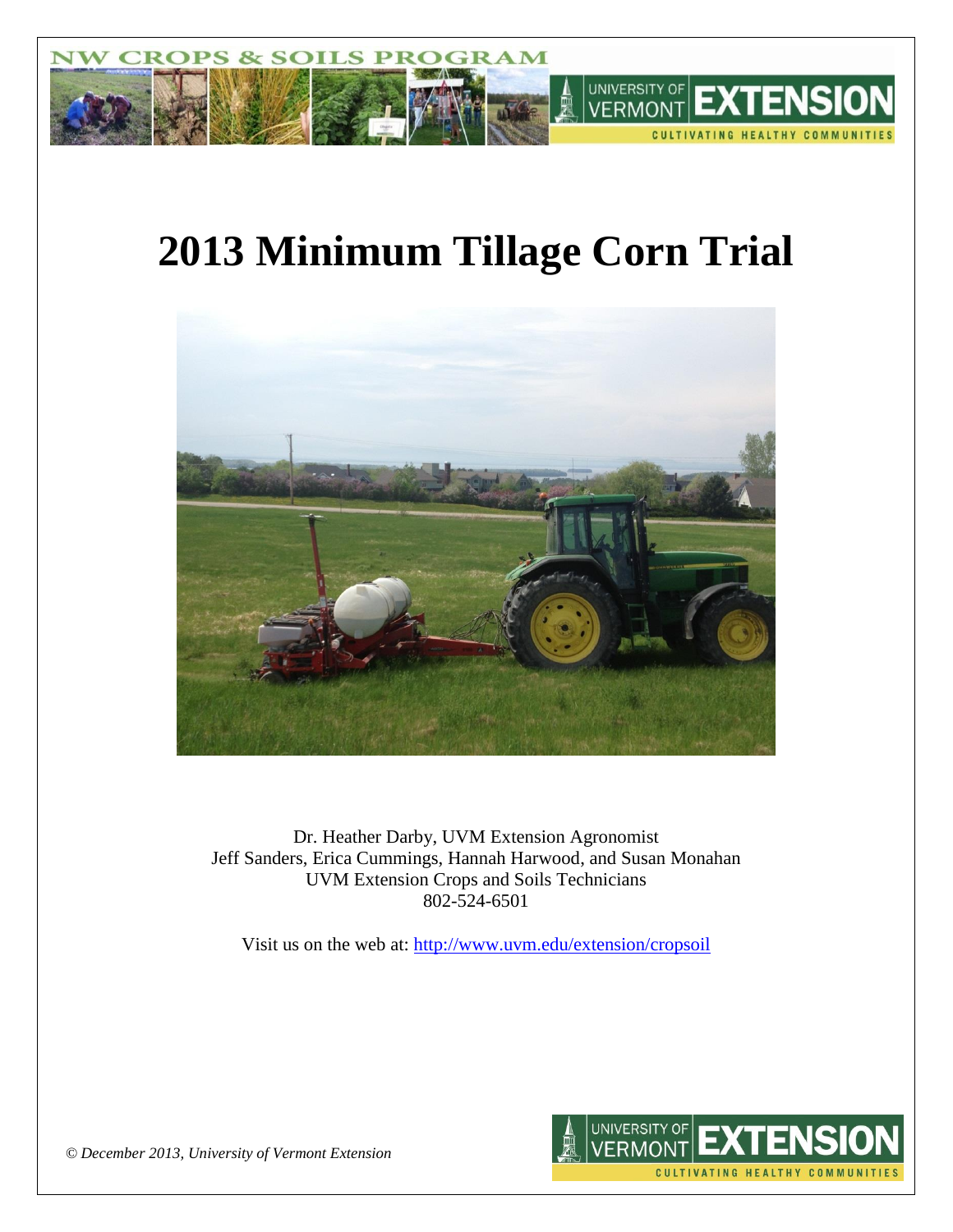#### **2013 MINIMUM TILLAGE CORN TRIAL Dr. Heather Darby, UVM Extension [heather.darby\[at\]uvm.edu](mailto:heather.darby@uvm.edu)**

Minimum tillage practices have tremendous potential to reduce expenses and potential negative environmental effects caused by intensive cropping operations. Conventional tillage practices require heavy machinery to work and groom the soil surface in preparation for the planter. The immediate advantage of reduced tillage for the farm operator is less fuel expense, equipment, time, and labor required. It's also clear that intensive tillage potentially increases nutrient and soil losses to our surface waterways. By turning the soil and burying surface residue, more soil particles are likely to detach from the soil surface and run off from agricultural fields. Reducing the amount and intensity of tillage can help build soil structure and reduce soil erosion.



**Figure 1. Strip tillage.**

Many growers are interested in a variety of minimum tillage

strategies including 'strip-till,' 'no-till,' and 'vertical-till.' Strip tillage cultivates an 8-10" strip of soil along either side of the planted row (Figure 1). Strip tillage allows the soil in close proximity to the seed to dry out and warm up faster than it would without tillage. It also deeply tills the soil (8-10 inches) where the crop is planted. No-till (Figure 2) implements do not till the soil, but rather use metal coulters to cut the soil and plant seed into the slot created by the coulters (disk openers). An attachment on the back of the planter closes the slot and maximizes seed to soil contact to facilitate germination. This can be done in a variety of ways. Some systems use a heavy press wheel, while others use spiked wheels or even rubber wheels to perform this critical action. The type of wheel selected will depend on soil types and conditions so may vary from farm to farm. Vertical tillage (Figure 3) is a tillage system, which lightly tills the top 2-3 inches of the soil, preparing a smooth seedbed without introducing tillage pans into the soil profile. Vertical tillage equipment is developed to run shallow and fast over the field sizing and anchoring residue while preparing a uniform seedbed for planting. Over time, it has been found that



**Figure 2. No-Till Corn Planting. Figure 3. Vertical tillage.**

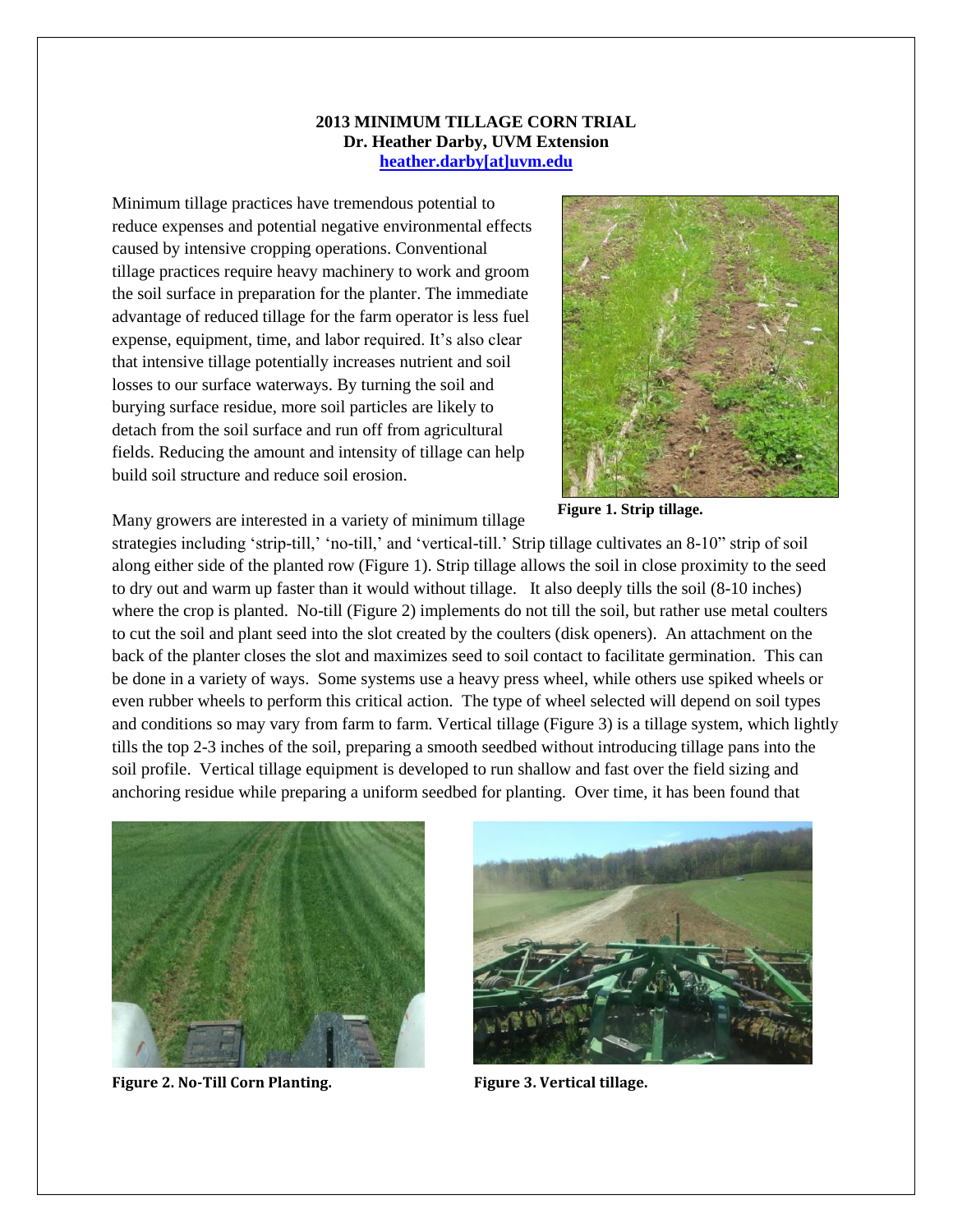reduced tillage systems can improve soil health, nutrient cycling, soil drainage, and crop yields. In 2013, the University of Vermont Extension's Northwest Crops and Soils Program conducted a corn trial at Borderview Research Farm in Alburgh, VT. The objective was to evaluate the impact of no-till, verticaltill, and strip-till on corn silage yield and quality.

# **MATERIALS AND METHODS**

In 2013, a study evaluating three reduced tillage methods was conducted at Borderview Research Farm in Alburgh, VT (Table 1). The soil was a rocky Benson silt loam. The experimental design was a randomized complete block with four replicates. Treatments were no-till, vertical-till, and strip-till. Just prior to planting, vertical-till plots were prepared with a 2623VT John Deere tool, and the strip-till plots were prepared with a Blu-Jet Coulter Pro. Plot size was 10' x 40'. All plots were planted to the variety Mycogen 2R158 (83-RM) at a seeding rate of 34,000 seeds per acre. The trial was planted on 31-May with a John Deere 1750 conservation corn planter. A 10-20-20 starter fertilizer was applied at 200 lbs per acre to the all plots. A post-plant herbicide, Lumax®, was applied at a rate of 3 quarts per acre to all plots. Additionally, .33 oz. of Accent® was applied with the Lumax® on 6-Jun.

| <b>Location</b>              | Borderview Research Farm - Alburgh, VT                                                 |  |  |  |  |  |  |
|------------------------------|----------------------------------------------------------------------------------------|--|--|--|--|--|--|
| Soil type                    | Benson rocky silt loam                                                                 |  |  |  |  |  |  |
| <b>Previous crop</b>         | Corn                                                                                   |  |  |  |  |  |  |
| <b>Corn Variety</b>          | Mycogen $2R158(83-RM)$                                                                 |  |  |  |  |  |  |
| <b>Plot size</b>             | $10'$ x 40'                                                                            |  |  |  |  |  |  |
| <b>Replicates</b>            | 4                                                                                      |  |  |  |  |  |  |
| <b>Seeding rate</b>          | 34,000 seeds $ac^{-1}$                                                                 |  |  |  |  |  |  |
| Row width                    | 30"                                                                                    |  |  |  |  |  |  |
| <b>Planting date</b>         | $31$ -May                                                                              |  |  |  |  |  |  |
| <b>Starter fertilizer</b>    | 200 lbs. $ac^{-1}$ 10-20-20                                                            |  |  |  |  |  |  |
| Herbicide                    | 3 quarts of Lumax $\otimes$ ac <sup>-1</sup> .33 oz. Accent $\otimes$ ac <sup>-1</sup> |  |  |  |  |  |  |
| <b>Additional fertilizer</b> | 92 lbs. available N $ac^{-1}$ of Urea (46-0-0), 20-Jun                                 |  |  |  |  |  |  |
| <b>Harvest date</b>          | $2$ -Oct                                                                               |  |  |  |  |  |  |

**Table 1. Agronomic information for the 2013 Minimum Tillage Corn Trial at Borderview Research Farm.**

Urea (46-0-0) was applied as a sidedress at a rate of 92 lbs available N per acre on 20-Jun. Rates were based on pre-sidedress nitrate test results. Population counts we conducted and recorded on 10-Jul. A John Deere two-row chopper was used to harvest corn, and whole-plant silage was collected in a forage wagon and weights calculated from wagon mounted scales. A subsample of chopped silage was taken to determine moisture and quality of the forage.

Silage quality was analyzed using wet chemistry at Cumberland Valley Analytical Services in Hagerstown, MD. Plot samples were analyzed for crude protein (CP), starch, acid detergent fiber (ADF), neutral detergent fiber (NDF), and digestible neutral detergent fiber (NDFD). Mixtures of true proteins, composed of amino acids, and non-protein nitrogen make up the CP content of forages. The CP content of forages is determined by measuring the amount of nitrogen and multiplying by 6.25. The bulky characteristics of forage come from fiber. Forage feeding values are negatively associated with fiber since the less digestible portions of plants are contained in the fiber fraction. The detergent fiber analysis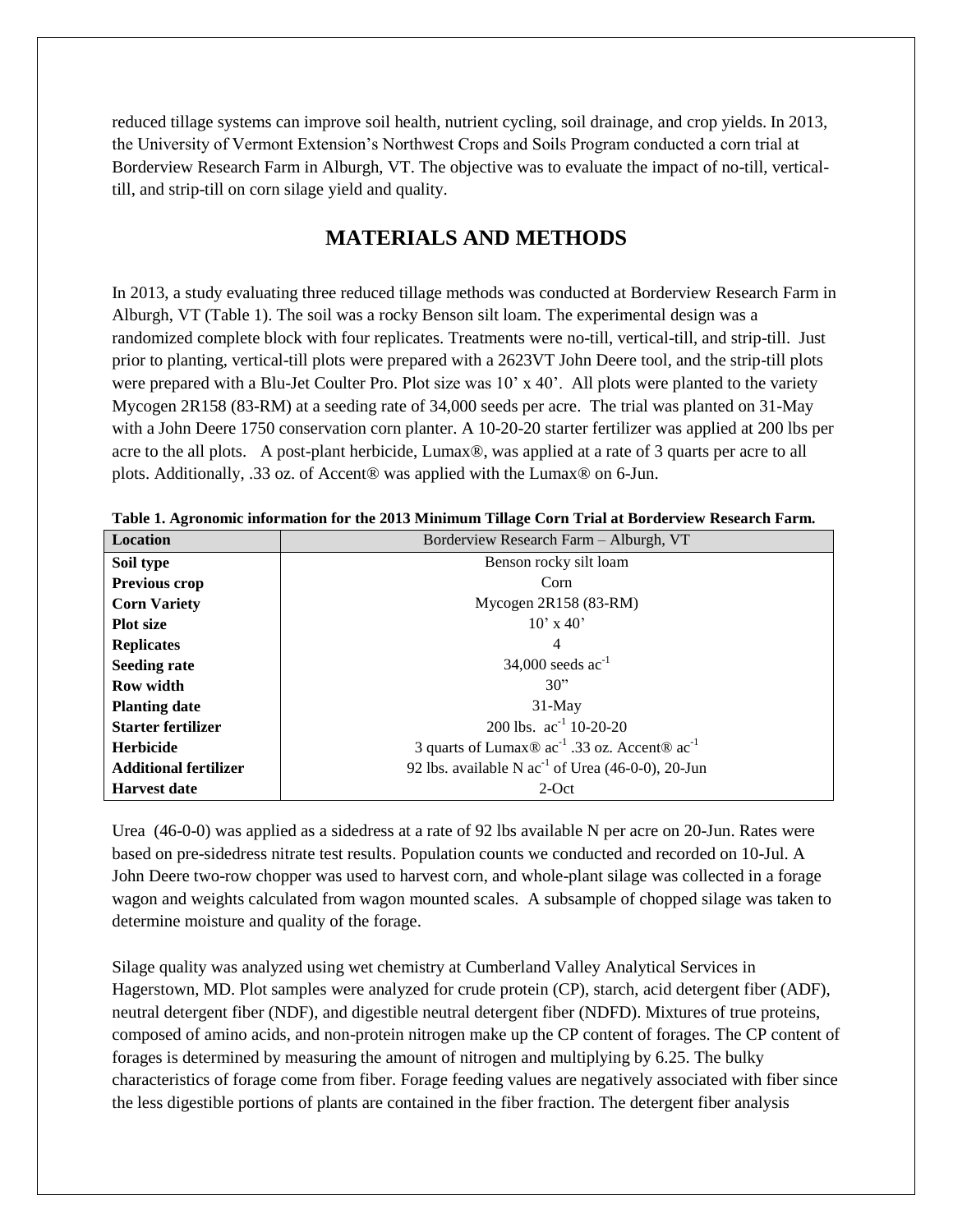system separates forages into two parts: cell contents, which include sugars, starches, proteins, nonprotein nitrogen, fats and other highly digestible compounds; and the less digestible components found in the fiber fraction. The total fiber content of forage is contained in the neutral detergent fiber (NDF). Chemically, this fraction includes cellulose, hemicellulose, and lignin. Because of these chemical components and their association with the bulkiness of feeds, NDF is closely related to feed intake and rumen fill in cows. In recent years, the need to determine rates of digestion in the rumen of the cow has led to the development of NDFD. This in vitro digestibility calculation is very important when looking at how fast feed is being digested and passed through the cow's rumen. Higher rates of digestion lead to higher dry matter intakes and higher milk production levels. Similar types of feeds can have varying NDFD values based on growing conditions and a variety of other factors. In this research, the NDFD calculations are based on 30 hour in vitro testing.

Net energy for lactation  $(NE_L)$  is calculated based on concentrations of NDF and ADF.  $NE_L$  can be used as a tool to determine the quality of a ration, but should not be considered the sole indicator of the quality of a feed, as NE<sup>L</sup> is affected by the quantity of a cow's dry matter intake, the speed at which her ration is consumed, the contents of the ration, feeding practices, the level of her production, and many other factors. Most labs calculate  $NE<sub>L</sub>$  at an intake of three times maintenance. Starch can also have an effect on  $NE<sub>L</sub>$ , where the greater the starch content, the higher the  $NE<sub>L</sub>$  (measured in Mcal per pound of silage), up to a certain point. High grain corn silage can have average starch values exceeding 40%, although levels greater than 30% are not considered to affect energy content, and might in fact have a negative impact on digestion. Starch levels vary from field to field, depending on growing conditions and variety.

Non-fiber carbohydrate (NFC) and nonstructural carbohydrate (NSC) are also totaled and reported. NFC is comprised of starch, simple sugars, and soluble fiber, and is digested more quickly and efficiently than fiber. NFC provides energy for rumen microbes, once it is fermented by volatile fatty acids. NFC and NSC are sometimes referred to almost interchangeably, but pectin levels are included in NFC and omitted from NSC. In addition, NFC is calculated by difference  $[100 - (\% \text{ NDF} + \% \text{ crude protein} + \% \text{ fat} + \% \text{ C})]$ ash)], whereas NSC is determined through enzymatic methods. NSC should be in the 30-40% range, on a dry matter basis. NFC is generally between 35-40% in a high milk production ration, though levels as high as 42% are acceptable, due to the variability of particle size, frequency of feeding, dry matter intake, and other factors.

Milk per acre and milk per ton of harvested feed are two measurements used to combine yield with quality and arrive at a benchmark number indicating how much revenue in milk can be produced from an acre or a ton of corn silage. This calculation relies heavily on the NE<sub>L</sub> calculation and can be used to make generalizations about data, but other considerations should be analyzed when including milk per ton or milk per acre in the decision making process.

Yield data and stand characteristics were analyzed using mixed model analysis using the mixed procedure of SAS (SAS Institute, 1999). Replications within trials were treated as random effects, and hybrids were treated as fixed. Hybrid mean comparisons were made using the Least Significant Difference (LSD) procedure when the F-test was considered significant  $(p<0.10)$ .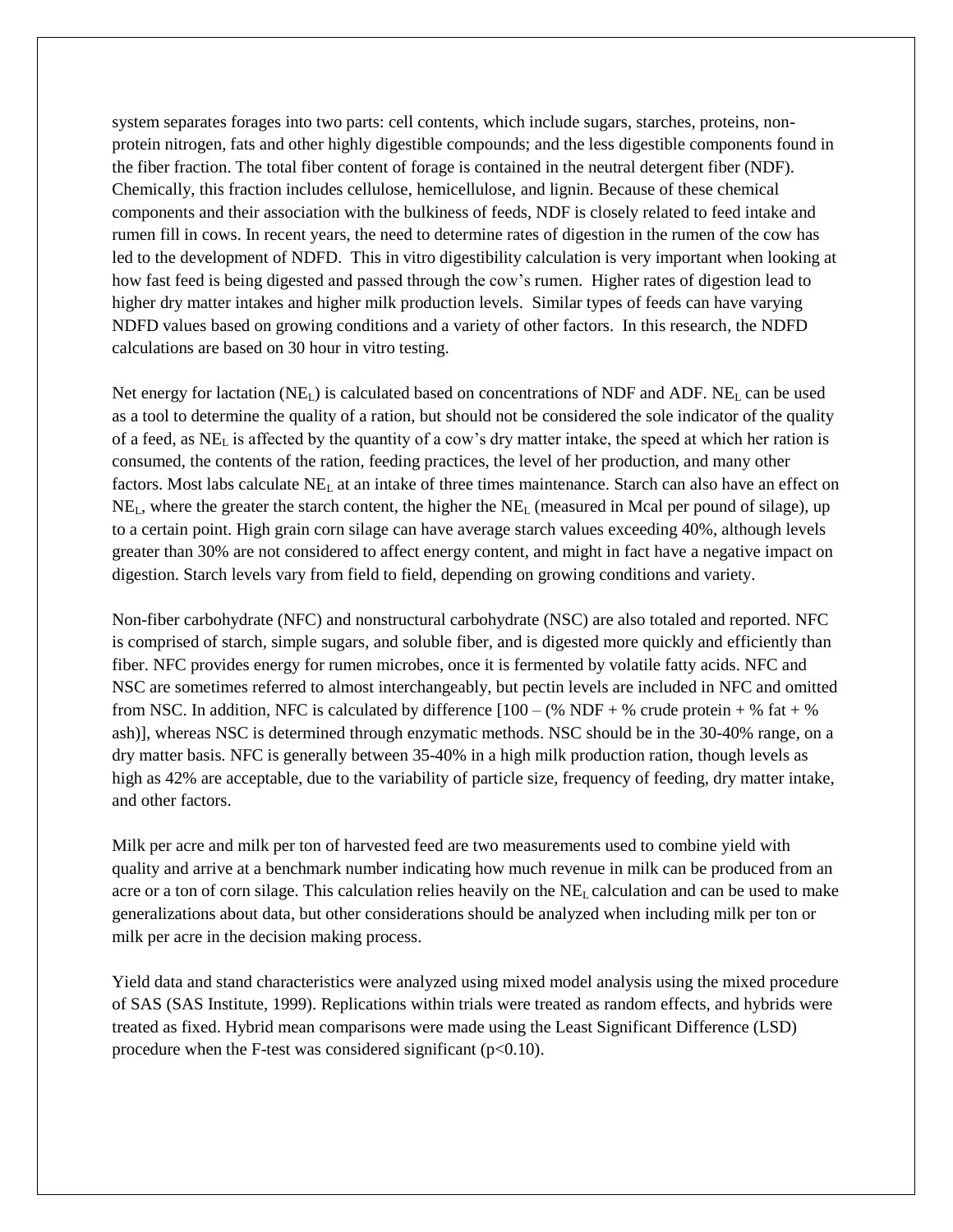Variations in yield and quality can occur because of variations in genetics, soil, weather, and other growing conditions. Statistical analysis makes it possible to determine whether a difference among hybrids is real or whether it might have occurred due to other variations in the field. At the bottom of each table a LSD value is presented for each variable (i.e. yield). Least Significant Differences (LSDs) at the

0.10 level of significance are shown. Where the difference between two hybrids within a column is equal to or greater than the LSD value at the bottom of the column, you can be sure that for 9 out of 10 times, there is a real difference between the two hybrids. Hybrids that were not significantly lower in performance than the highest hybrid in a particular column are indicated with an asterisk. In the example to the right, hybrid C is significantly different

|   | Treatment  | Yield  |
|---|------------|--------|
| l | А          | 6.0    |
|   | B          | $7.5*$ |
|   | C          | $9.0*$ |
|   | <b>LSD</b> | 2.0    |

from hybrid A but not from hybrid B. The difference between C and B is equal to 1.5, which is less than the LSD value of 2.0. This means that these hybrids did not differ in yield. The difference between C and A is equal to 3.0 which is greater than the LSD value of 2.0. This means that the yields of these hybrids were significantly different from one another. The asterisk indicates that hybrid B was not significantly lower than the top yielding hybrid C, indicated in bold.

#### **RESULTS**

The 2013 growing season was characterized by a warm spring and then a very wet period from late May through much of June (Table 2). The month of June was 1.8 degrees cooler and received 5.54" of precipitation above the 30-year average. This made the soils slightly cooler and saturated with water for much of the early summer. Corn growth was impeded and many farmers had to replant fields. July, August, and September were all dryer than the 30-year average. In summary, during the months of critical plant growth from June through August, 37 less growing degree day units were accumulated and the crops had 1.78 additional inches of precipitation based on long term averages.

| Alburgh, VT                               | May  | June    | July    | August  | September | October     |
|-------------------------------------------|------|---------|---------|---------|-----------|-------------|
| Average temperature $({}^{\circ}F)$       | 59.1 | 64.0    | 71.7    | 67.7    | 59.3      | 51.1        |
| Departure from normal                     | 2.7  | $-1.8$  | 1.1     | $-1.1$  | $-1.3$    | 2.9         |
|                                           |      |         |         |         |           |             |
| Precipitation (inches)*                   | 4.79 | $9.23*$ | 1.89    | 2.41    | 2.20      | $2.39\circ$ |
| Departure from normal                     | 1.34 | 5.54    | $-2.26$ | $-1.50$ | $-1.44$   |             |
|                                           |      |         |         |         |           |             |
| Growing Degree Days (base $50^{\circ}$ F) | 312  | 427     | 677     | 554     | 289       | 142         |
| Departure from normal                     | 113  | $-47$   | 37      | $-27$   | $-29$     | 142         |

**Table 2. Data from a weather station in close proximity to Alburgh, VT.**

Average temperature for August-October is taken from Burlington, VT.

\* June 2013 precipitation data based on National Weather Service data from cooperative stations in South Hero, VT. ◊ October 2013 precipitation data based on National Weather Service data from cooperative stations in Burlington, VT

Analysis of the data indicates that minimum tillage strategies had a significant impact on yield and plant population (Table 3). The no-till plots had statistically significant lower plant populations than the strip-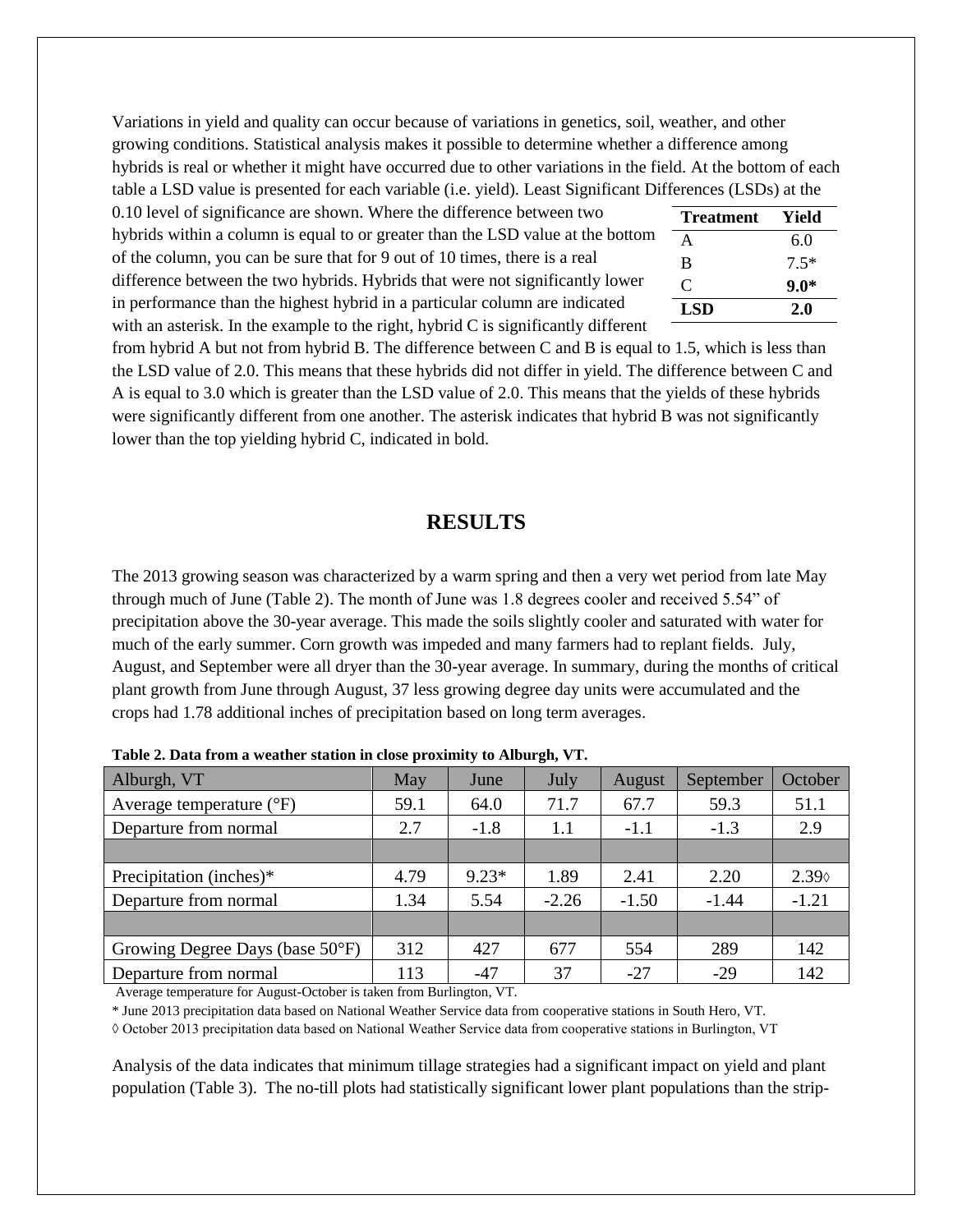till plots,  $(23,795)$  compared to  $28,940$  plants ac<sup>-1</sup>, respectively). All of the populations were much lower than the seeding rate of  $34,000$  plants ac<sup>-1</sup>. This data supports the idea that it is typically more difficult to get high germination rates in reduced tillage cropping systems. The highest yields were found on the vertical tillage plots  $(22.4 \text{ tons } ac^{-1})$  but were not statistically different than the no-till yields  $(18.6 \text{ tons } ac^{-1})$ <sup>1</sup>). The strip-till plots while having the highest populations had the lowest yields.

| Tillage method | Harvest population      | DM   | Yield at 35% DM |  |  |  |
|----------------|-------------------------|------|-----------------|--|--|--|
|                | plants ac <sup>-1</sup> | $\%$ | Tons            |  |  |  |
| No-till        | 23795                   | 45.3 | $18.6*$         |  |  |  |
| Strip-till     | 28940*                  | 46.5 | 14.6            |  |  |  |
| Vertical-till  | 27742*                  | 44.3 | $22.4*$         |  |  |  |
| LSD(0.10)      | 4496                    | 3.5  | 4.8             |  |  |  |
| Trial mean     | 26825                   | 45.3 | 18.5            |  |  |  |

**Table 3. Impact of minimum tillage on corn silage population and yield, 2013.**

Treatments indicated in **bold** had the top observed performance.

\* Treatments indicated with an asterisk did not perform significantly lower than the top-performing treatment in a particular column.

Standard components of corn silage quality were not affected by minimum tillage methods in this trial (Table 4). There was no significant difference in CP, ADF, NDF, NDFD, starch, TDN, NEL, NFC, NSC, or Milk ton<sup>-1</sup>. Milk per acre was significantly higher for vertical and no till treatments. This measurement is calculated using yield, as well as quality data, which is why higher yielding plots also result in greater milk per acre. Trial averages for the components analyzed were comparable to corn grown using conventional tillage practices.

| Table 4. Hilpact of hummum thiage on corn shage quality, 2013. |                                |            |            |             |           |            |                 |            |            |                   |           |
|----------------------------------------------------------------|--------------------------------|------------|------------|-------------|-----------|------------|-----------------|------------|------------|-------------------|-----------|
| Tillage                                                        | Forage quality characteristics |            |            |             |           |            |                 |            |            | Milk              |           |
| method                                                         |                                |            |            |             |           |            |                 |            |            |                   |           |
|                                                                | CP                             | <b>ADF</b> | <b>NDF</b> | <b>NDFD</b> | Starch    | <b>TDN</b> | NE <sub>L</sub> | <b>NFC</b> | <b>NSC</b> | $\text{ton}^{-1}$ | $ac^{-1}$ |
|                                                                | $%$ of                         | $%$ of     | $%$ of     | $%$ of      | $%$ of    | $%$ of     | Mcal            | $%$ of     | $%$ of     |                   |           |
|                                                                | DM                             | DM         | DM         | NDF         | DM        | DM         | $lb^{-1}$       | DM         | DM         | 1bs               | lbs       |
| No-till                                                        | 6.2                            | 22.6       | 40.9       | 55.2        | 35.6      | 71.8       | 0.74            | 45.2       | 36.4       | 2633              | 17254*    |
| Strip-till                                                     | 6.2                            | 22.5       | 40.1       | 54.9        | 36.6      | 72.2       | 0.75            | 45.4       | 37.6       | 2648              | 13546     |
| Vertical-till                                                  | 6.9                            | 22.9       | 41.1       | 54.7        | 34.5      | 71.1       | 0.74            | 43.3       | 35.5       | 2665              | 21004*    |
| LSD(0.10)                                                      | NS                             | <b>NS</b>  | <b>NS</b>  | <b>NS</b>   | <b>NS</b> | <b>NS</b>  | <b>NS</b>       | <b>NS</b>  | <b>NS</b>  | <b>NS</b>         | 5124.2    |
| Trial mean                                                     | 6.4                            | 22.7       | 40.7       | 55.0        | 35.5      | 71.7       | 0.74            | 44.6       | 36.5       | 2649              | 17268     |

**Table 4. Impact of minimum tillage on corn silage quality, 2013.**

Treatments indicated in **bold** had the top observed performance.

\* Treatments indicated with an asterisk did not perform significantly lower than the top-performing treatment in a particular column.

NS – No significant difference was observed between treatments.

## **DISCUSSION**

It is important to note that the results of this trial represent only one year of data and only in one location. Based on the analysis of the data, some conclusions can be made about the results of this year's trials. Population counts indicate that germination rates were lower than we would expect for the no-till plots (70%), vertical tillage plots (82%), and strip-till plots (86%). Under normal circumstances, germination